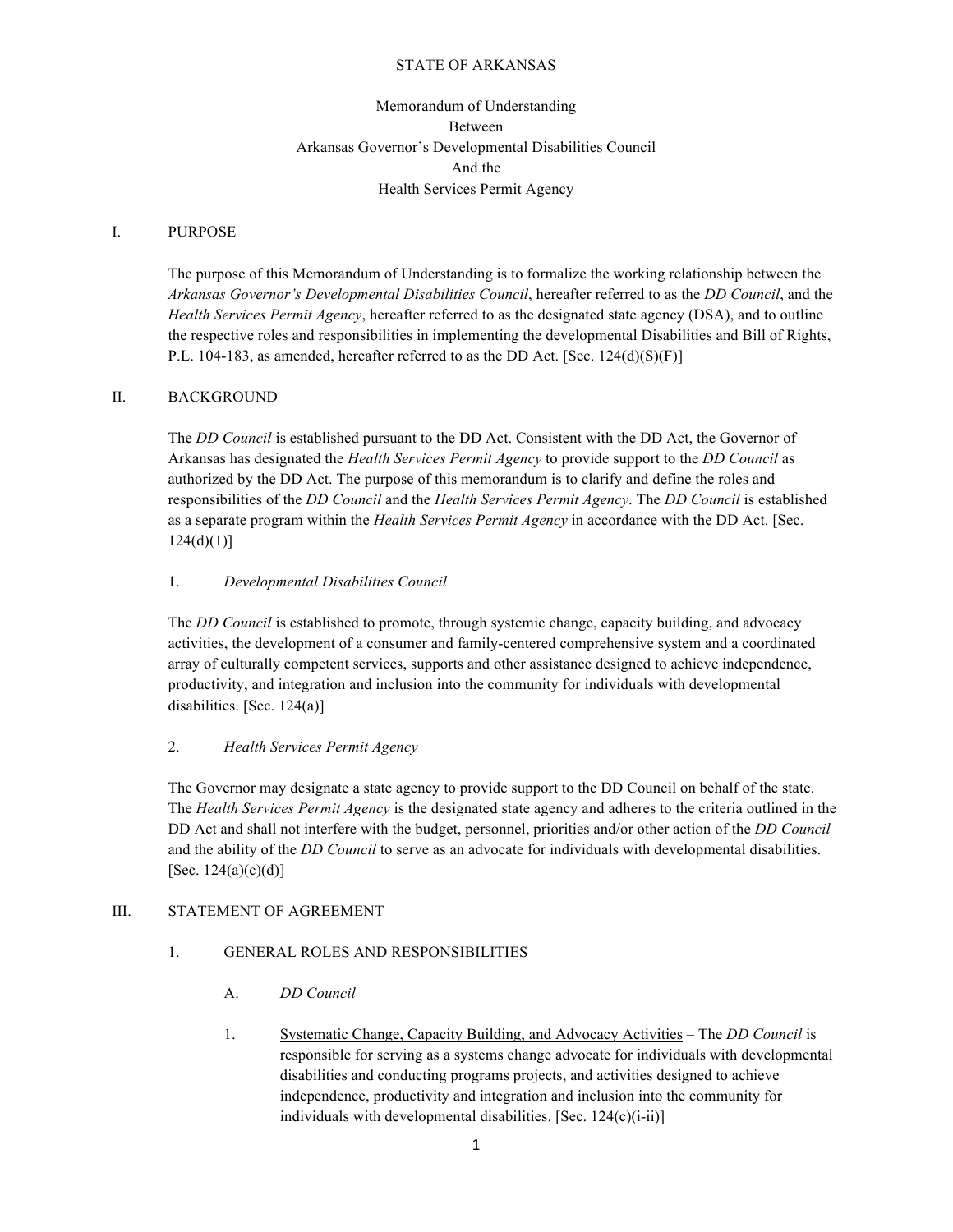- 2. State Plan Development Implementation and Monitoring The *DD Council* will carry out all activities specified in the DD Act, as amended, relative to the development, implementation and monitoring of the state plan. The *DD Council* is responsible for developing and submitting to the Commissioner of the Administration on Developmental Disabilities the State Plan required under the DD Act in consultation with the designated state agency. Such consultation shall be for the purpose of obtaining state assurances and ensuring consistence of the plan with State law. [Sec.  $122(d)(2)$  and Sec.  $124(c)(3)$ ]
- 3. Review of Designated State Agency The *DD Council* is responsible for periodically reviewing the designated State agency with respect to the activities carried out under the DD Act and making any recommendations for change to the Governor. [Sec.  $235(c)(6)$ ]
- 4. Reports The *DD Council* is responsible for submitting periodic reports on its activities carried out under the DD Act and maintaining such records to verify such reports. [Sec.  $124(c)(7)$ ]
- B. Designated State Agency
- 1. Support Services The *Health Services Permit Agency*, as the designated state agency, is responsible for providing required assurances and support services as requested by and negotiated with the *DD Council*.
- 2. Compensation for Support Services Provided The *DD Council* agrees to reimburse the DSA based upon a contract for all inclusive support services as negotiated. *DD Council* funds will be used to reimburse administrative support services to the maximum extent allowed by federal law.
- 3. Records, Access and Financial Reports The *Health Services Permit Agency* is responsible for keeping such records and affording access thereto as the Commissioner of the Administration on Developmental Disabilities and the *DD Council* determine necessary, and for providing timely financial reports at the request of the DD Council regarding the status of expenditures, obligations, liquidation, and the Federal and nonfederal share. [Sec.  $124(d)(3)(C)$ ]
- 4. Assurances The *Health Services Permit Agency* is responsible for assisting the *DD Council* in obtaining the required assurances and in ensuring that the State Plan is consistent with state law. [Sec.  $124(d)(3)(E)$ ]
- 5. Memorandum of Understanding The *Health Services Permit Agency*, upon the request of the DD Council, is responsible for entering into a memorandum of understanding with the *DD Council* delineating the roles and responsibilities of the designated State agency. [Sec.  $124(d)(3)(F)$ ]

## 2. BUDGET DEVELOPMENT AND FISCAL MATTERS

- A. Developmental Disabilities Council
- 1. The *DD Council* is responsible for preparing, approving, and implementing a budget using amounts paid to the State under the DD Act to fund and implement all programs, projects, and activities, including hiring and maintaining sufficient numbers and types of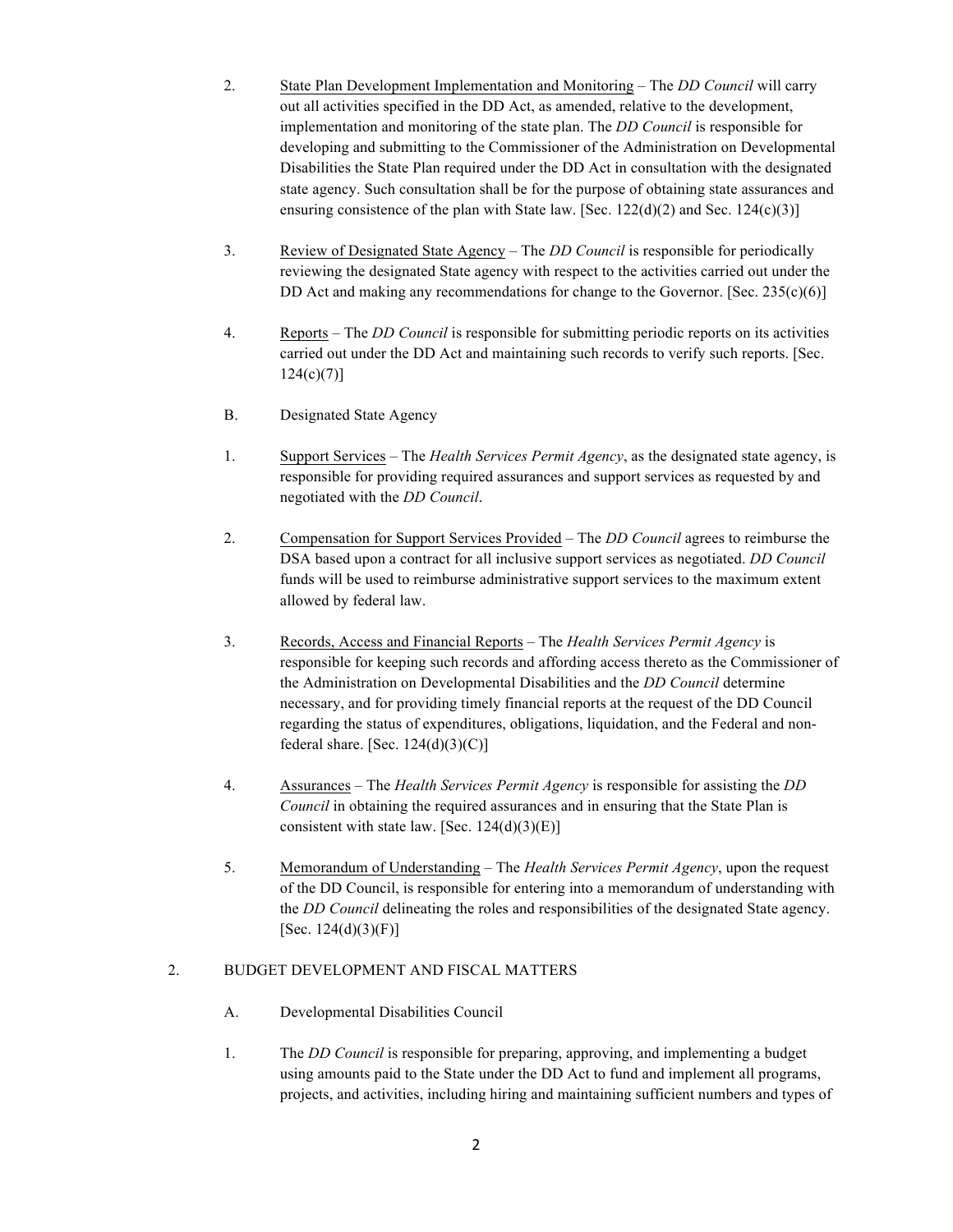staff as the *DD Council* determines necessary to carry out its functions. [Sec.  $124(c)(8)(A-C)$ ]

- 2. The *DD Council* is responsible for directing the expenditure of funds for grants, contracts, interagency agreements that are binding contracts, and other activities authorized by the approved State plan. [Sec.  $124(c)(8)(C)$ ]
- 3. The *DD Council* shall have responsibility for selecting the DD Coordinator and shall exercise this responsibility in consultation with the Director of the DSA. The Coordinator shall hire, supervise, and annually evaluate the staff of the *DD Council*. Council staff shall be governed by state personnel policies and procedures. [Sec.  $124(c)(9)$ ]
- 4. The *DD Council* will follow State policies and procedures for purchase of supplies and equipment. [Sec.  $124(c)(8)$ ]
- B. Designated State Agency
- 1. The *Health Services Permit Agency* provides administrative support for executing the fiscal aspects of the *DD Council's* Program and is responsible for receiving, accounting for, and dispensing funds, at the discretion of the *DD Council*, under the DD Act based on the required State plan. [Sec.  $124(d)(3)(B)(ii)$ ]
- 2. The DSA is responsible for ensuring such fiscal control and fund accounting procedures as may be necessary to assure the proper disbursement of, and accounting for, funds paid to the State under the DD Act. [Sec.  $124(d)(3)(C)$ ]
- 3. The DSA is responsible for providing cost centers, accounts, encumbrances and reports on costs and other support documentation for budget preparation and for other fiscal management needs. [Sec. 124(d)(3)(C)]
- 4. The DSA is responsible for payroll processing, contract and purchasing services and expenditure reporting, proper accounting and bookkeeping and other fiscal controls, computer and automated services support for computers, hardware, software, printers, etc., facilities management and building operations, telecommunications, purchasing services, and property management provisions of assurances, and the provision of administrative support services. [Sec.  $124(d)(1)$  and  $124(d)(3)(A)$ ; Sec.  $124(d)(3)(C)$ ]

## 3. PERSONNEL ADMINISTRATION

- A. Developmental Disabilities Council
- 1. The *DD Council* is responsible for determining the number and classification of staff required to meet its needs, consistent with the DD Act and the State Civil Service Law. Staff recruitment and hiring shall be consistent with Federal and State non-discrimination laws. Dismissal of personnel shall be consistent with State law and personnel policies. [Sec. 124(c)(8)(B),(9)]
- 2. The DD Council Chair, Vice Chair, and Council Member at large in consultation with the Director of the DSA shall jointly interview and concur on the selection of the DD Coordinator, consistent with State regulations. [Sec. 124(c)(9)]